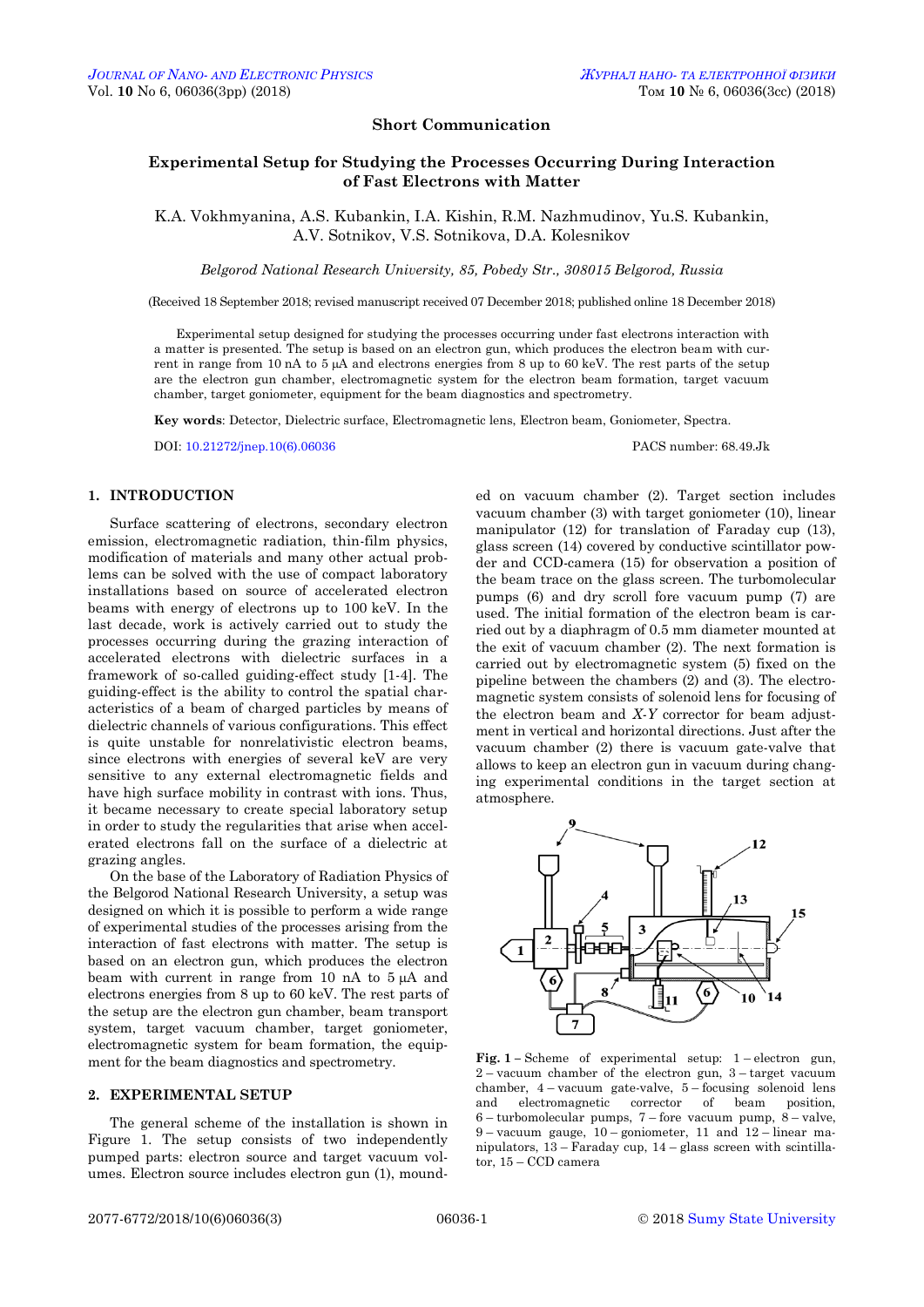The fore vacuum pump (7) is common for the whole setup. The pumping system provides vacuum level better than  $10^{-7}$  Torr in electron gun section and better than  $10<sup>-6</sup>$  Torr in the target section. The electron beam has normal current density distribution with FWHM of 1 mm at the target location point.

In Figure 2 the target chamber is demonstrated. It is developed specifically for experiments on the study of the guiding-effect. It has plane platform on the bottom and 16 flanges located on different positions of the chamber body. On the rear cover of the chamber there is a window for the CCD-camera. All specified parts are designed to mount almost any possible devices that can be used for the study.

The main device necessary for conducting experiments is goniometer with three degrees of freedom. Model of the goniometer and its position in the target chamber are shown in Figure 3 and 2 correspondently. It has to be noticed that all elements of the goniometer are made of non-magnetic materials (diraluminum, fluoroplastic). In addition, the target is controlled in manual mode using vacuum linear manipulators.



**Fig. 2** – 3D-model of target vacuum chamber with goniometer

Linear manipulator 1 (Fig. 3) allows moving the target platform 4 along axis *Y* in range 0…100 mm with accuracy 0.1 mm. Length of the target platform of 10 cm is enough to place several samples on it. Linear manipulators 2 and 3 provide rotation of the front side of a sample around *Z*-axis and *Y*-axis correspondently. *X*, *Y* and *Z*axes intersect at one point. Manipulators 2 and 3 are equipped with metric scales, which allow to rotate the sample with accuracy of 0.1°. Knowing the geometric



**Fig. 3** – Target goniometer. At the left-down corner there is manipulator 2 provides the rotation within  $\pm 10^{\circ}$  and manipulator 3 allows tilting sample within  $\pm 20^{\circ}$ 

parameters of the system, it is possible to estimate the goniometer axes location relative to the sample correspondence between the metric scale of the manipulators and the angle of rotation of the sample.

The correspondence between the metric and angular scales was verified experimentally. Results of the calibration are shown in Figure 4.



**Fig. 4** – Calibration of the goniometer. top – manipulator 2, bottom – manipulator 3

It can be seen from the Figure 4 that in the range of small angles (close to 5 degrees) the dependences are close to linear. However, measurement errors increase when working with the manipulator 3, where the dependence is nonlinear. Thus, only the compiler 2 can be used to perform experiments that require high accuracy for rotating the sample. The goniometer enabled adjustment of the target orientation with an accuracy of 0.1°.

Another important part of the target section is the equipment for the beam diagnostics and spectrometry. The set of elements depends on experimental task. For example if the purpose is to determine the position of the beam in the chamber, to measure the beam current value or its profile it is enough to have glass screen with scintillate powder, CCD-camera and Faraday cup. This set is shown in Figure 2. Faraday cup is fixed to a vertical linear manipulator. It has a shape of a box with a slit which size is of 1 mm by 6 mm and a depth of 8 mm. This design allows measuring the current value and the vertical or horizontal (depending on the location of the manipulator) beam profile. It is possible to fix a frame with a thin conducting wire instead of FC for a more accurate definition of the beam profile and its position relative to the position of initial beam profile. Described equipment was used in several experiments to study the guiding of 10 keV electrons by means of dielectric tubes, plates and plane channels [5-7].